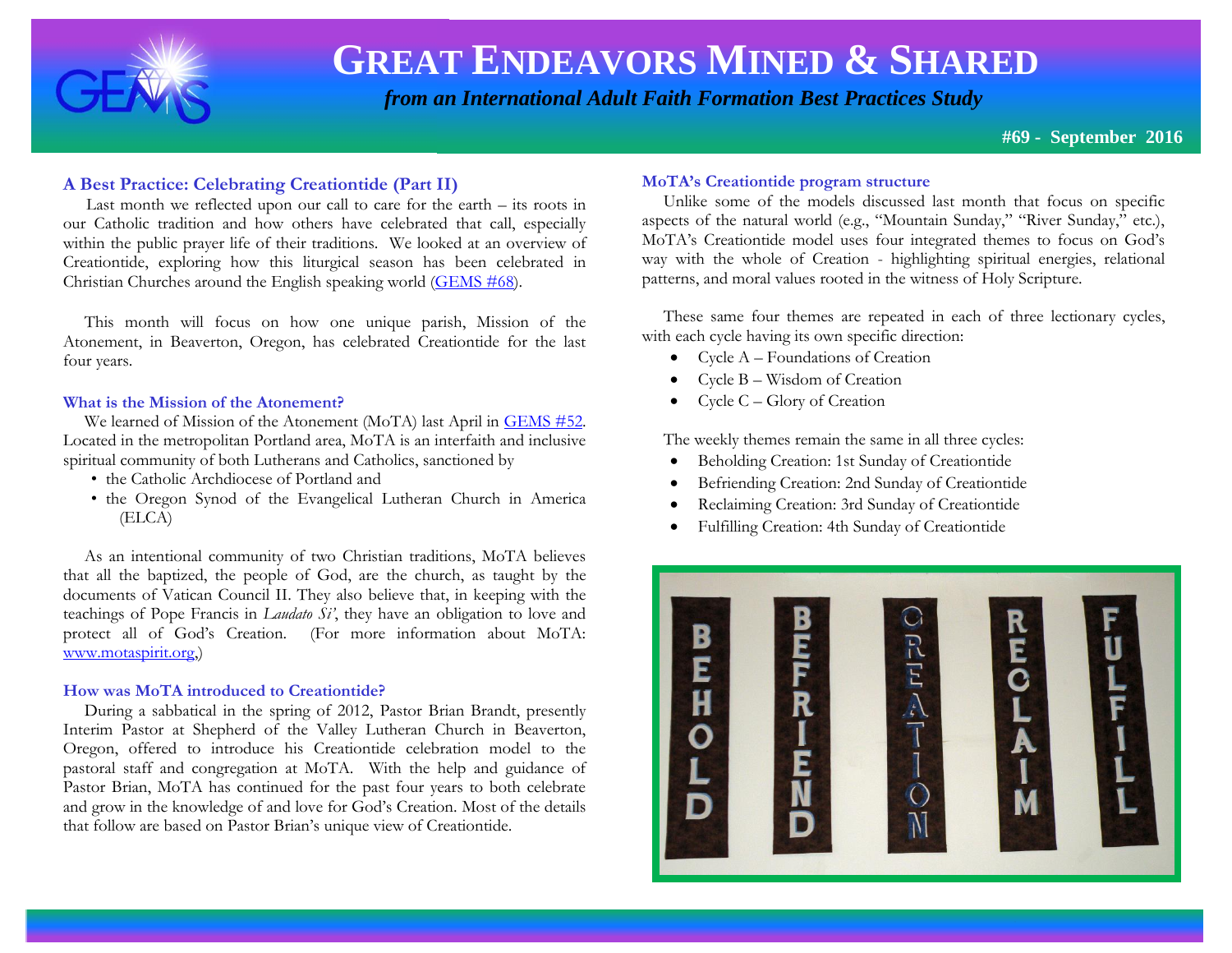#### **What is unique about these four themes?**

 The four Creationtide themes reflect spiritual energies, types of divine attention, and relational patterns by which God loves the universe and brings the whole Creation to fulfillment. In sequence, these four themes trace the great story of God's plan for Creation, moving from the making of the universe in the beginning to its final goal, the consummation and fulfillment of the universe in the resurrected Christ (cf. Eph 1:10).

The pattern and recommended readings for these four themes are:

First, As God creates in love, God **beholds** the splendor of God's love reflected in all Creation, blesses it, and calls it good.

#### **First Sunday of Creationtide - Beholding**

|                | Year A                 | Year B             | Year C            |
|----------------|------------------------|--------------------|-------------------|
|                | Foundation of Creation | Wisdom of Creation | Glory of Creation |
|                |                        |                    |                   |
| First Reading  | Gen 1:1-2:4a           | $Prov 8:22-31$     | Isa 55:6-13       |
| Psalm          | $Ps$ 104:1-15          | Ps 104:1-15        | Ps 104:1-15       |
| Second Reading | Col 1:2, 12-20         | Eph 1:3-10         | Heb1:1-3a         |
| Gospel         | John 1:1-5, 14         | Luke 2:39-52       | Luke 2:1-14       |

Second, God **befriends** Creation, entering into a personal relationship of communion with every creature — including (but not limited to) the human creature — and blessing each creature so it can thrive according to its proper role within God's cosmic economy.

#### **Second Sunday of Creationtide - Befriending**

|                | Year A<br>Foundation of Creation | Year B<br>Wisdom of Creation | Year C<br>Glory of Creation |
|----------------|----------------------------------|------------------------------|-----------------------------|
| First Reading  | Gen 2:4b-9, 15-23                | Gen 9:8-17                   | Isa $41:17-20$              |
| Psalm          | $Ps$ 65:1-2, 5-13                | $Ps$ 65:1-2, 5-13            | $Ps$ 65:1-2, 5-13           |
| Second Reading | Phil 2:1-11                      | $\text{Sir } 43:26-33$       | Rev 22:1-5, 16-17           |
| Gospel         | Matt 5:1-11                      | Matt 6:24-34                 | John 15:5-17                |

Third: In Creation's God-given freedom some things go awry; God acts repeatedly to **reclaim** Creation so it can once again serve God's holy plan.

#### **Third Sunday of Creationtide - Reclaiming**

|        | Year A                                            | Year B                               | Year C            |
|--------|---------------------------------------------------|--------------------------------------|-------------------|
|        | Foundation of Creation                            | Wisdom of Creation                   | Glory of Creation |
|        | First Reading Gen 6:5-8; 7:1, 7-10,               | Job 38:1-11, 25-27, Isa 32:1-3, 9-20 |                   |
|        | 17-18, 23; 8:1-3, 13b-19 31-33; 39: 26-27; 40:3-5 |                                      |                   |
| Psalm  | $Ps$ 104:16-35                                    | Ps 104:16-35                         | Ps 104:16-35      |
|        | Second Reading Romans 8:14-23                     | 1 Cor 2:3-12                         | Eph 6:10-17       |
| Gospel | John 3:1-17                                       | Luke 19:36-48                        | Luke 1:67-79      |

Fourth, God **fulfills** creation, moving it toward its planned consummation in the cosmic, resurrected Christ. The purpose of this plan in all its emergent aspects is the constant praise of God's glory in a universal offering of thanksgiving and celebration.

#### **Fourth Sunday of Creationtide - Fulfilling**

|                | Year A<br>Foundation of Creation | Year B<br>Wisdom of Creation | Year C<br>Glory of Creation |
|----------------|----------------------------------|------------------------------|-----------------------------|
|                |                                  |                              |                             |
| First Reading  | Isa 65:16-25                     | $Sir 16:22 - 17:8$           | Isa 6:1-8                   |
| Psalm          | P <sub>s</sub> 148               | P <sub>s</sub> 148           | P <sub>s</sub> 148          |
| Second Reading | $Rev 21:1-6$                     | Eph 4:1-7, 11-16             | Rev 5:8, 11-14              |
| Gospel         | John 6:35, 48-51;                | Matt 28:16-20                | Matt 19:23-29               |
|                | $7:37-38$ ; 15:1, 5, 8           |                              |                             |

 These four Creationtide themes portray God's way of caring for Creation and governing its unfolding fulfillment; at the same time they also characterize our response to God as beings created in God's image and called to play a key role in carrying out God's plan. As God beholds, befriends, reclaims, and fulfills Creation, so do we, according to our human capacities. We carry out these four modes of spiritual engagement as created co-creators acting in support of God's plan to fulfill Creation.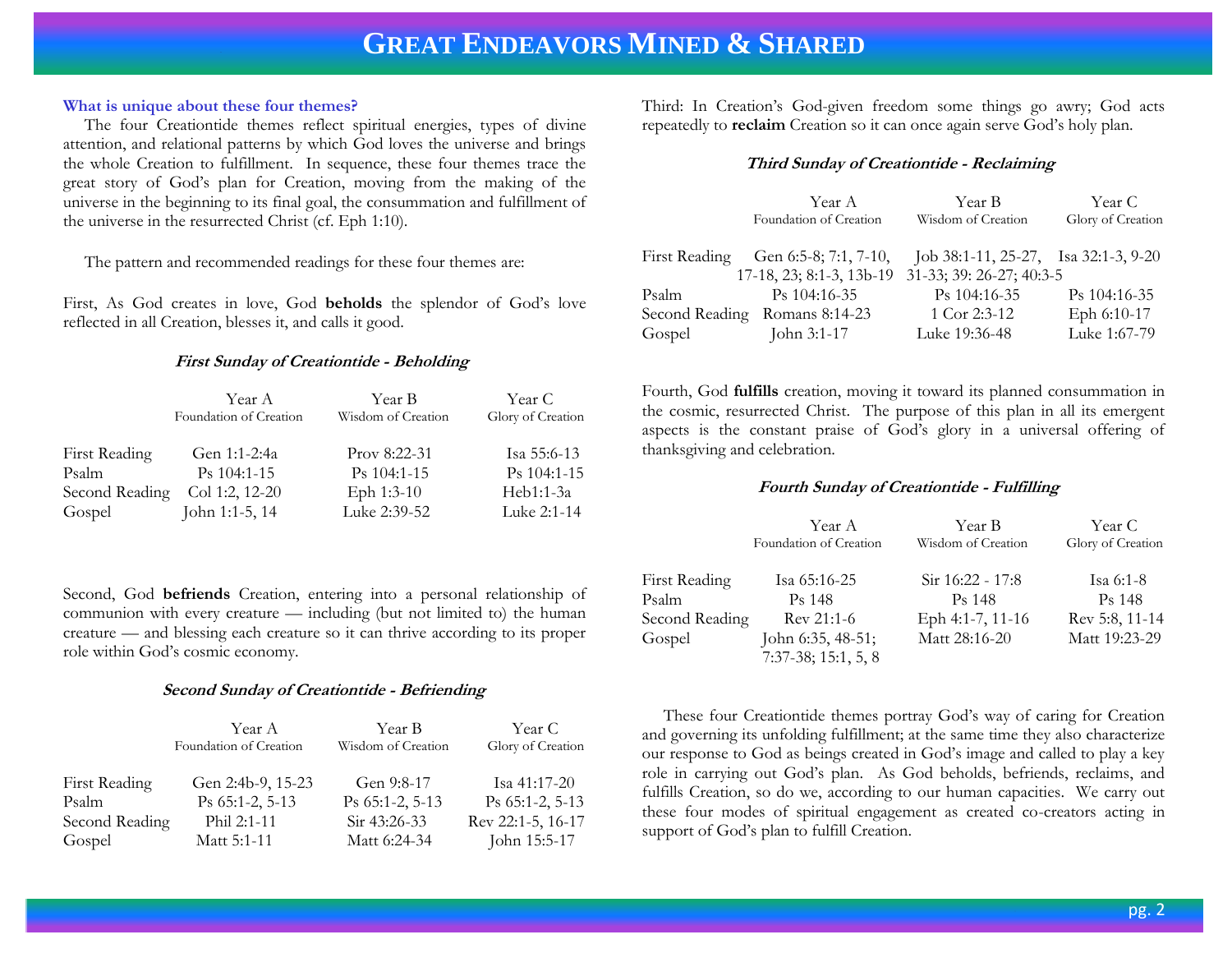#### **Can these Scripture selections be adopted for Sunday Mass?**

 The themes and specific citations from the Bible were developed for use as the Liturgy of the Word in the Sunday celebrations of Mass. However, since the USCCB has not established a Creationtide program, changing the readings in the established Lectionary is usually not permitted in Catholic churches. GEMS #68 included an Australian Catholic approach to celebrate Creationtide while remaining with the regular Ordinary Time lectionary selections.

 The Australian approach can be enhanced by holding a mid-week evening gathering that begins with a stand-alone Liturgy of the Word using the pericopes listed in the MoTA approach. This liturgy can then be followed by discussions groups and/or specific activities, many of which are described in the references included in Gems # [prior issue].

#### **What else is unique about the MoTA Creationtide program?**

 **Program Integration**. All elements of worship for each of the four Sundays support the theme of the day, not just the readings from scripture. The preaching, hymns, prayers, symbols and art adorning the sanctuary, and educational events - all these work together to create a worship experience that opens up a new appreciation for God's presence in Creation.

The program is also enhanced by weekly evening gatherings to explore, through lecture and discussion, the history and development of



Creation as well as present-day issues facing Creation, e.g. climate change.

 Special activities that can include children of all ages are an important part of the MoTA celebration.

Depending on your location, consider for example:

- a nature walk at a nearby wildlife preserve
- visit to a local lake or river
- a trip to a zoo
- a parade of animals— children of all ages dressed to resemble their favorite animals, plants or other created things



 **Cosmic Walk**. To initiate the first year of Creationtide, MoTA gathered in the evening on their Labyrinth for a celebration of "The Cosmic Walk." Based on the work of Thomas Berry, CP (1914-2009), the Cosmic Walk is a ritual created by Dominican Sr. Miriam MacGillis of Genesis Farm in New Jersey. It has been modified and facilitated by many people around the world. The Cosmic Walk is a way of bringing our knowledge of the 14-billion-year Universe process from our heads to our hearts.

 While a labyrinth is a perfect setting, this simple ritual can be performed in a large room or other outdoor settings.

 A spiral representing the entire 14 billion years of the cosmic and evolutionary journey is laid out on the floor or ground. For best effect, the spiral should be at least 100 feet long, with each instance of emergence in time marked at a proportionate distance along the length of the spiral.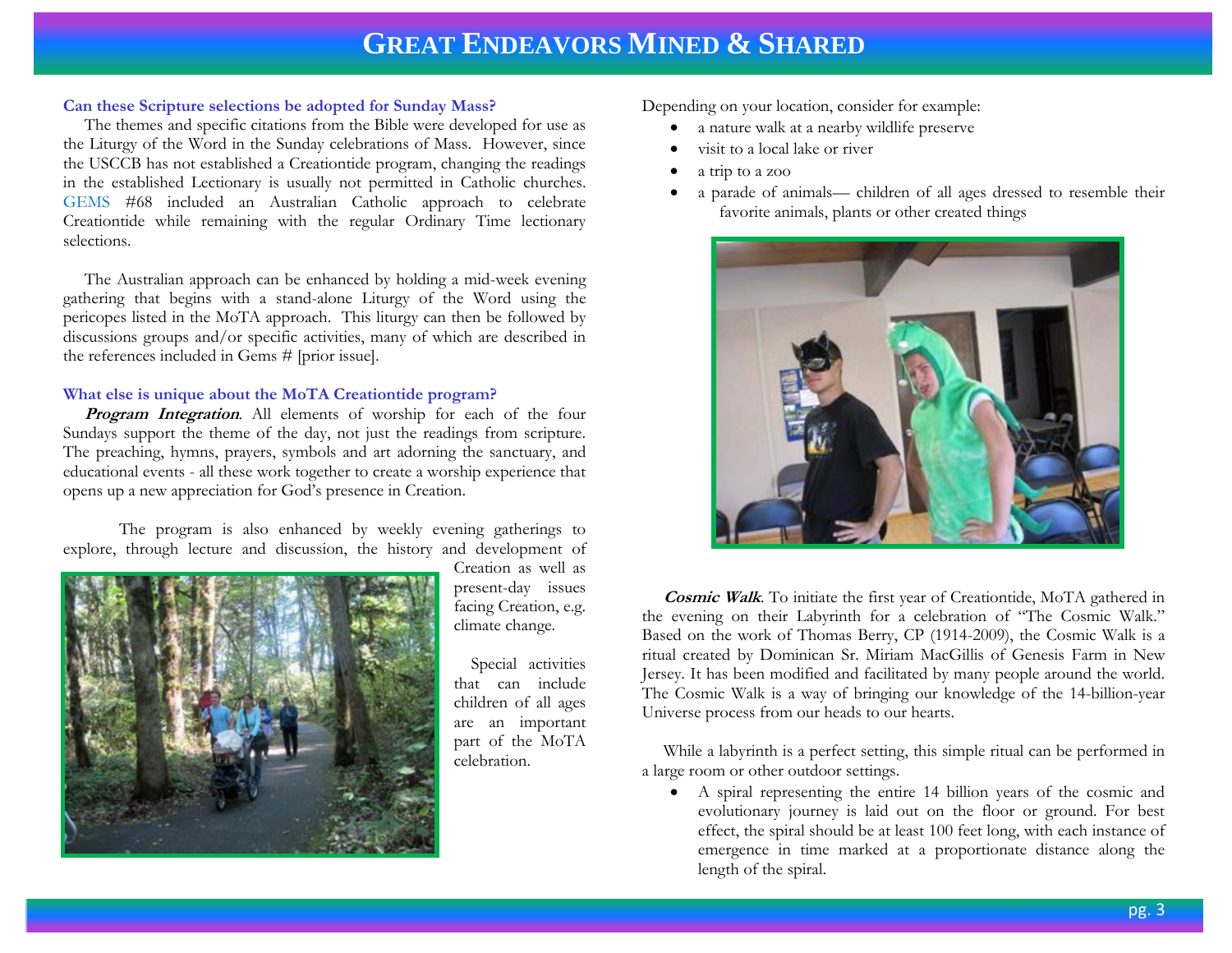Each such station is marked by an unlit votive candle and/or by a card describing the emergence. As a walker proceeds around the spiral lighting each candle, a narrator describes the significant cosmic events of that era.



Two versions of this descriptive narration are available on line at:

- [http://www.deeptimejourney.org/wp](http://www.deeptimejourney.org/wp-content/uploads/2014/04/CosmicWalk.pdf)[content/uploads/2014/04/CosmicWalk.pdf](http://www.deeptimejourney.org/wp-content/uploads/2014/04/CosmicWalk.pdf)
- <http://www.diarmuid13.com/the-cosmic-walk>

Various other resources are available by googling "Cosmic Walk."

 **Celebration in October**. Most churches have chosen the month of September to celebrate Creationtide, ending the celebration with the feast of St. Francis on October 4th. MoTA chose to begin Creationtide on the Sunday nearest October 4th, carrying Creationtide throughout the month of October. As a small parish with limited resources, it was too much for the pastoral staff to begin new school-year catechetical programs in September concurrent with

Creationtide and many of MoTA's families have school age children that require special attention at the start of a new school year.

 Many parishes also look for summer activities that help fill the void when regular fall and winter programs are on hiatus. Either July or August would be good months to celebrate Creation, since more outdoor activities could be included.

#### **Has MoTA benefited from celebrating Creationtide?**

 MoTA has always been concerned about environmental issues. Creationtide has helped to provide an important spiritual/faith basis for all its environmental activities. Children are learning the importance of caring for Creation - preparing them to carry on their concern for Creation as they mature.

 Some of the comments from MoTA's members after each year's celebration include:

- "I really appreciated the well-thought-out homilies."
- "The children had a great time and I hope learned something."
- "I promise to do a better job of re-cycling."
- "I am still wrapping my mind around the idea of 14 billion years."



"I am already looking forward to next year's celebration."

MoTA plans to continue making Creationtide an annual parish event.

#### **Summary**

Creationtide, then, is more than just a plan for a season of worship. Creationtide is a model that integrates the whole Christian life by means of the four themes: Beholding, Befriending, Reclaiming, and Fulfilling Creation. This set of themes offers a way to organize theology, biblical interpretation, ethical reflection, moral decisions, teaching of doctrine, formulation of Church policy, and daily embodiment of the Christian life.